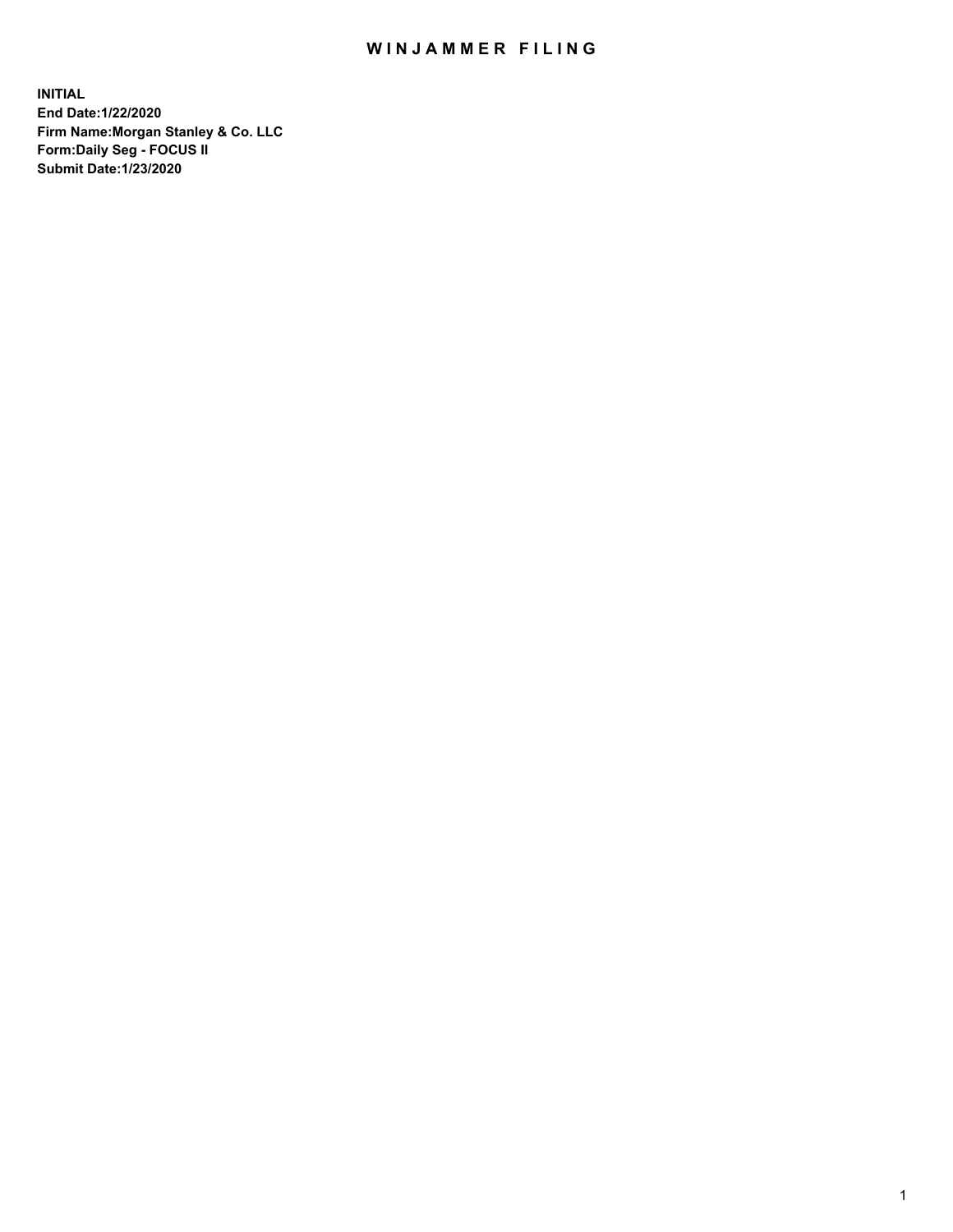**INITIAL End Date:1/22/2020 Firm Name:Morgan Stanley & Co. LLC Form:Daily Seg - FOCUS II Submit Date:1/23/2020 Daily Segregation - Cover Page**

| Name of Company                                                                   | Morgan Stanley & Co. LLC     |
|-----------------------------------------------------------------------------------|------------------------------|
| <b>Contact Name</b>                                                               | <b>Ikram Shah</b>            |
| <b>Contact Phone Number</b>                                                       | 212-276-0963                 |
| <b>Contact Email Address</b>                                                      | Ikram.shah@morganstanley.com |
| FCM's Customer Segregated Funds Residual Interest Target (choose one):            |                              |
| a. Minimum dollar amount: ; or                                                    | 235,000,000                  |
| b. Minimum percentage of customer segregated funds required:% ; or                | <u>0</u>                     |
| c. Dollar amount range between: and; or                                           | 0 <sub>0</sub>               |
| d. Percentage range of customer segregated funds required between: % and %.       | 0 <sub>0</sub>               |
| FCM's Customer Secured Amount Funds Residual Interest Target (choose one):        |                              |
| a. Minimum dollar amount: ; or                                                    | 140,000,000                  |
| b. Minimum percentage of customer secured funds required:%; or                    | <u>0</u>                     |
| c. Dollar amount range between: and; or                                           | 0 <sub>0</sub>               |
| d. Percentage range of customer secured funds required between:% and%.            | 0 <sub>0</sub>               |
| FCM's Cleared Swaps Customer Collateral Residual Interest Target (choose one):    |                              |
| a. Minimum dollar amount: ; or                                                    | 92,000,000                   |
| b. Minimum percentage of cleared swaps customer collateral required:% ; or        | <u>0</u>                     |
| c. Dollar amount range between: and; or                                           | <u>00</u>                    |
| d. Percentage range of cleared swaps customer collateral required between:% and%. | 00                           |

Attach supporting documents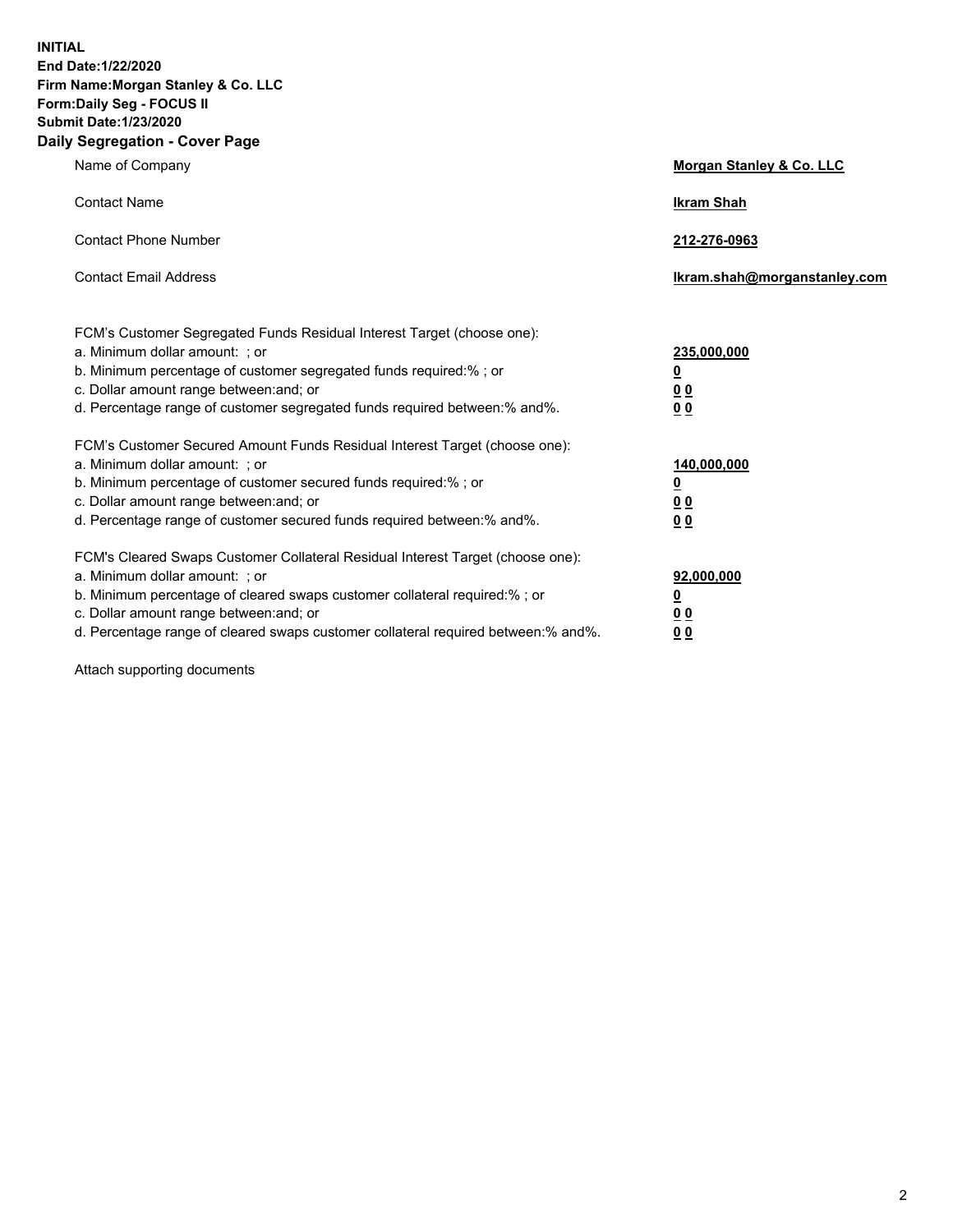## **INITIAL End Date:1/22/2020 Firm Name:Morgan Stanley & Co. LLC Form:Daily Seg - FOCUS II Submit Date:1/23/2020 Daily Segregation - Secured Amounts** Foreign Futures and Foreign Options Secured Amounts Amount required to be set aside pursuant to law, rule or regulation of a foreign government or a rule of a self-regulatory organization authorized thereunder 1. Net ledger balance - Foreign Futures and Foreign Option Trading - All Customers A. Cash **3,224,165,575** [7315] B. Securities (at market) **2,087,610,793** [7317]

- 2. Net unrealized profit (loss) in open futures contracts traded on a foreign board of trade **84,836,223** [7325]
- 3. Exchange traded options
	- a. Market value of open option contracts purchased on a foreign board of trade **3,227,889** [7335]
	- b. Market value of open contracts granted (sold) on a foreign board of trade **-10,524,824** [7337]
- 4. Net equity (deficit) (add lines 1. 2. and 3.) **5,389,315,656** [7345]
- 5. Account liquidating to a deficit and account with a debit balances gross amount **63,382,047** [7351] Less: amount offset by customer owned securities **-62,911,203** [7352] **470,844** [7354]
- 6. Amount required to be set aside as the secured amount Net Liquidating Equity Method (add lines 4 and 5)
- 7. Greater of amount required to be set aside pursuant to foreign jurisdiction (above) or line 6.

## FUNDS DEPOSITED IN SEPARATE REGULATION 30.7 ACCOUNTS

1. Cash in banks

- A. Banks located in the United States **605,527,181** [7500]
- B. Other banks qualified under Regulation 30.7 **576,574,499** [7520] **1,182,101,680**
- 2. Securities
	- A. In safekeeping with banks located in the United States **199,982,875** [7540]
- B. In safekeeping with other banks qualified under Regulation 30.7 **0** [7560] **199,982,875** [7570]
- 3. Equities with registered futures commission merchants
	-
	- B. Securities **0** [7590]
	- C. Unrealized gain (loss) on open futures contracts **2,845,858** [7600]
	- D. Value of long option contracts **0** [7610]
	- E. Value of short option contracts **0** [7615] **16,373,460** [7620]
- 4. Amounts held by clearing organizations of foreign boards of trade
	- A. Cash **0** [7640]
	- B. Securities **0** [7650]
	- C. Amount due to (from) clearing organization daily variation **0** [7660]
	- D. Value of long option contracts **0** [7670]
	- E. Value of short option contracts **0** [7675] **0** [7680]
- 5. Amounts held by members of foreign boards of trade
	-
	-
	- C. Unrealized gain (loss) on open futures contracts **81,990,365** [7720]
	- D. Value of long option contracts **3,227,889** [7730]
	-
- 6. Amounts with other depositories designated by a foreign board of trade **0** [7760]
- 7. Segregated funds on hand **0** [7765]
- 8. Total funds in separate section 30.7 accounts **5,580,932,266** [7770]
- 9. Excess (deficiency) Set Aside for Secured Amount (subtract line 7 Secured Statement Page 1 from Line 8)
- 10. Management Target Amount for Excess funds in separate section 30.7 accounts **140,000,000** [7780]
- 11. Excess (deficiency) funds in separate 30.7 accounts over (under) Management Target **51,145,766** [7785]

**0** [7305]

**5,389,786,500** [7355]

## **5,389,786,500** [7360]

[7530]

A. Cash **13,527,602** [7580]

 A. Cash **2,220,152,903** [7700] B. Securities **1,887,627,918** [7710] E. Value of short option contracts **-10,524,824** [7735] **4,182,474,251** [7740] **191,145,766** [7380]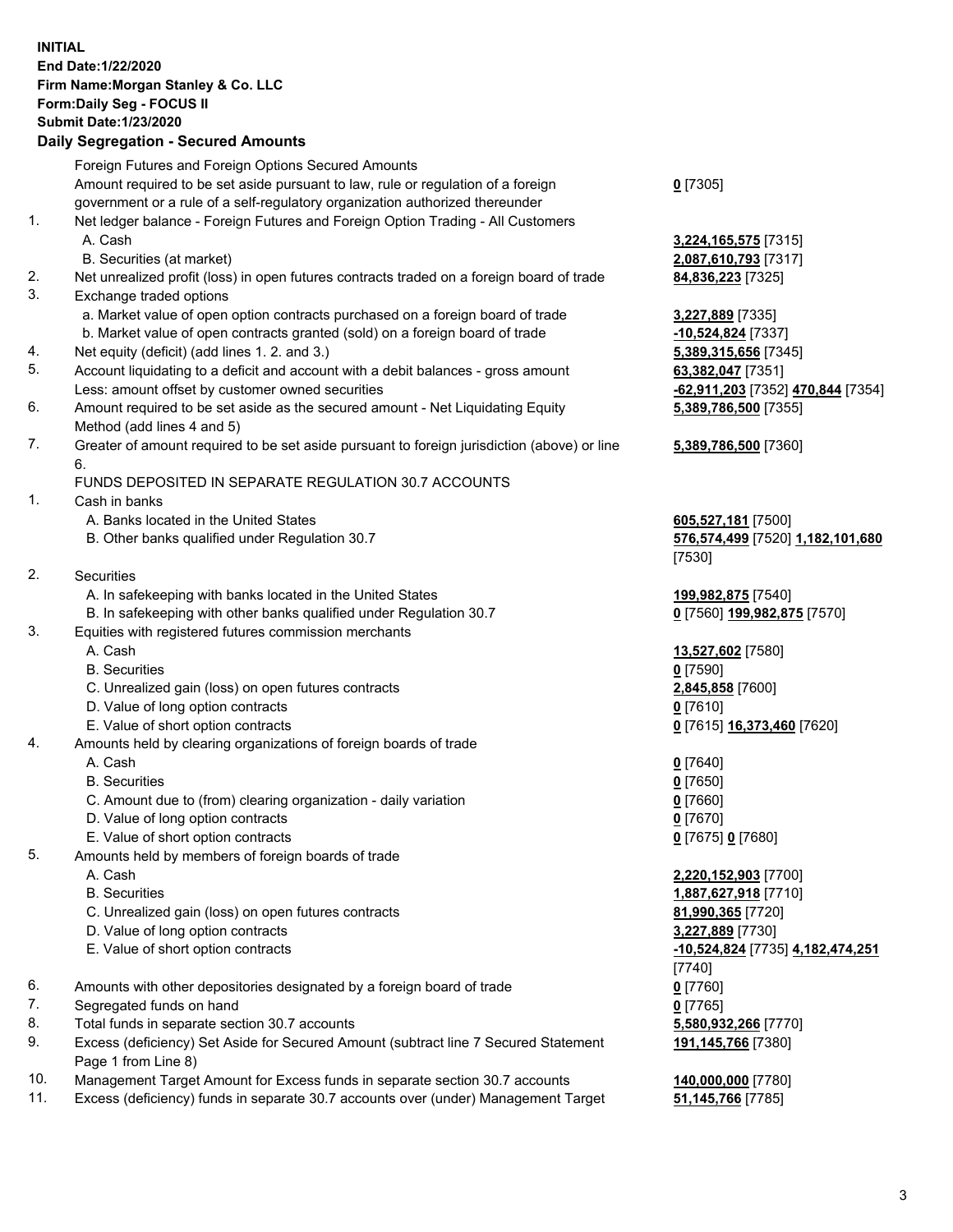**INITIAL End Date:1/22/2020 Firm Name:Morgan Stanley & Co. LLC Form:Daily Seg - FOCUS II Submit Date:1/23/2020 Daily Segregation - Segregation Statement** SEGREGATION REQUIREMENTS(Section 4d(2) of the CEAct) 1. Net ledger balance A. Cash **8,961,435,766** [7010] B. Securities (at market) **6,018,412,624** [7020] 2. Net unrealized profit (loss) in open futures contracts traded on a contract market **2,185,477,708** [7030] 3. Exchange traded options A. Add market value of open option contracts purchased on a contract market **406,525,236** [7032] B. Deduct market value of open option contracts granted (sold) on a contract market **-350,319,743** [7033] 4. Net equity (deficit) (add lines 1, 2 and 3) **17,221,531,591** [7040] 5. Accounts liquidating to a deficit and accounts with debit balances - gross amount **120,245,106** [7045] Less: amount offset by customer securities **-118,562,567** [7047] **1,682,539** [7050] 6. Amount required to be segregated (add lines 4 and 5) **17,223,214,130** [7060] FUNDS IN SEGREGATED ACCOUNTS 7. Deposited in segregated funds bank accounts A. Cash **4,007,784,311** [7070] B. Securities representing investments of customers' funds (at market) **0** [7080] C. Securities held for particular customers or option customers in lieu of cash (at market) **731,079,684** [7090] 8. Margins on deposit with derivatives clearing organizations of contract markets A. Cash **7,448,528,925** [7100] B. Securities representing investments of customers' funds (at market) **0** [7110] C. Securities held for particular customers or option customers in lieu of cash (at market) **5,287,332,940** [7120] 9. Net settlement from (to) derivatives clearing organizations of contract markets **-24,125,858** [7130] 10. Exchange traded options A. Value of open long option contracts **406,525,236** [7132] B. Value of open short option contracts **-350,319,743** [7133] 11. Net equities with other FCMs A. Net liquidating equity **2,662,884** [7140] B. Securities representing investments of customers' funds (at market) **0** [7160] C. Securities held for particular customers or option customers in lieu of cash (at market) **0** [7170] 12. Segregated funds on hand **0** [7150] 13. Total amount in segregation (add lines 7 through 12) **17,509,468,379** [7180] 14. Excess (deficiency) funds in segregation (subtract line 6 from line 13) **286,254,249** [7190]

- 15. Management Target Amount for Excess funds in segregation **235,000,000** [7194]
- 16. Excess (deficiency) funds in segregation over (under) Management Target Amount Excess

**51,254,249** [7198]